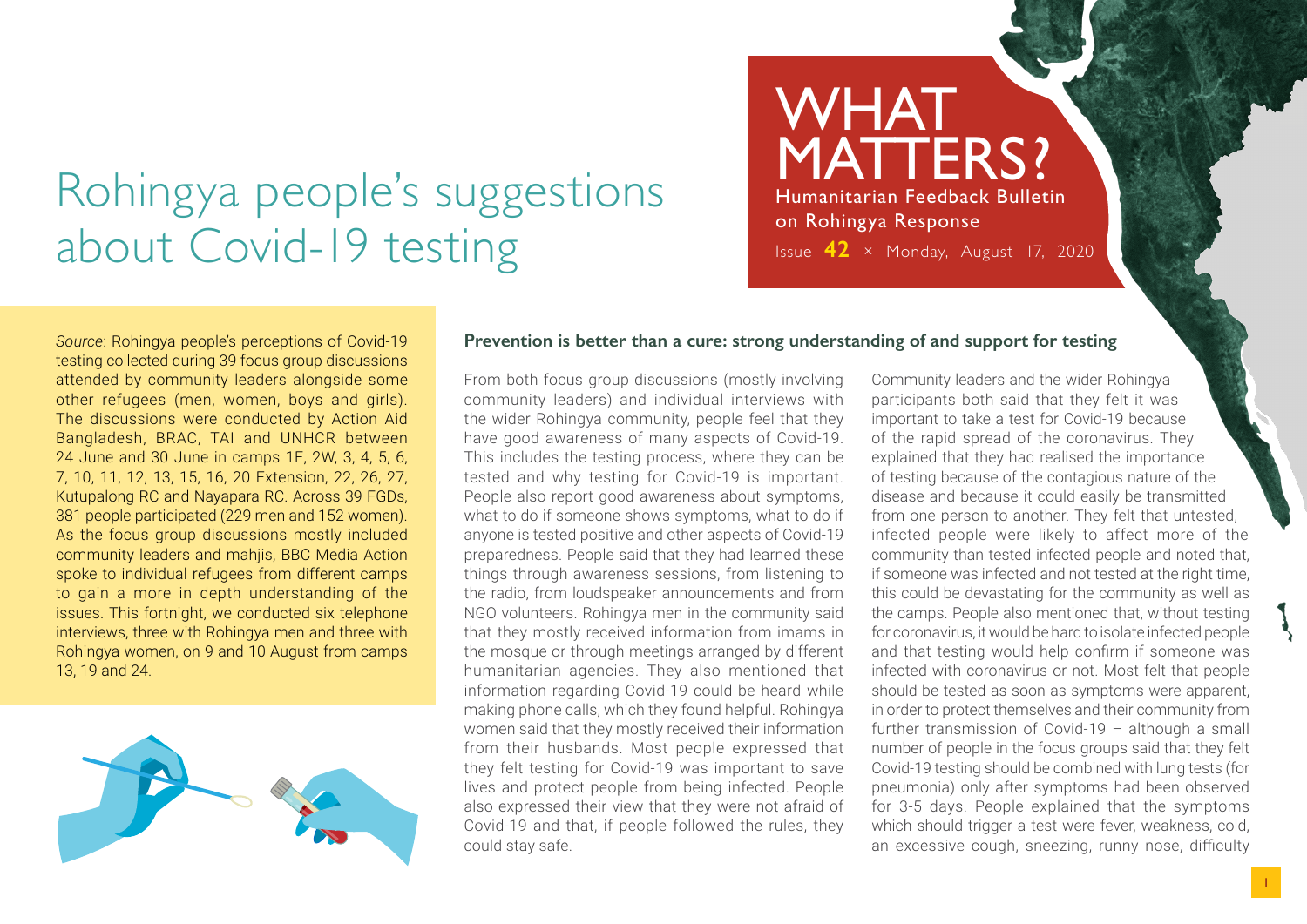breathing, a severe sore throat, respiratory problems or loss of smell or taste (especially when eating meat or fish). A very small number of people in the focus groups said that they thought eyesight problems were also a symptom of Covid-19.

Some of the participants in the focus group discussions pointed out other reasons why they felt that testing was important. They described how some people were getting stressed about whether they might have Covid-19 and felt that testing would help to reduce this stress. Some also felt that people could be worried that they might have come into contact with an infected person and that a test would help reduce that worry.

Responses in the focus groups and from individual interviews also suggest that knowledge about treatment and care for people with the virus is high. Rohingya people explained that, after knowing the result of a test, they would be able to take action such as isolating the patient for 14 days, starting treatment and maintaining social distance so that other people in the camps would not become infected. People understood that no medicine or vaccine had been invented yet for Covid-19; and some people said that it was important to support infected people because Covid-19 was a life-threatening disease that directly affected the lungs.

There was more mixed understanding about the testing process. Most Rohingya people in the focus groups thought that a Covid-19 test required a blood sample and, in one discussion, said that no testing was taking place in their camp and that tests could only be performed in specially equipped hospitals outside of the camps. People felt that testing should be done frequently and that it should be performed by competent people. In one of the discussions, participants said that specimens should be collected as soon as possible once a decision had been made to pursue coronavirus testing, regardless of the time of symptom onset.

### **Barriers to Covid-19 testing**

In the focus group discussions, participants mentioned that some people were scared of Covid-19 testing for a number of reasons. They said that people were afraid that, if the result was positive, they would have to be apart from their family and friends for a long time. In a few of the focus groups, people said that some people were still worried that doctors and nurses would kill them by secretly giving them poison or medicines, if they were tested positive. People in individual interviews also said that they were worried that they would be shot and killed if they went for testing. A very few people said they were worried that Covid-19 positive patients would be treated as inhuman and would be kept in isolation.

Beyond worries about being separated from family and not being able to mix with other people, some Rohingya people felt that they would lose their social dignity if they were found to have Covid-19. Some participants in the focus group discussions had heard that people in the camps believed that Covid-19 was a curse rather than a disease, while others felt that the virus was just a superstition. Some people said that they were afraid that they would be affected by stigma or discrimination if they were found to have Covid-19 and would therefore avoid taking the test. Others explained that they were scared of hearing bad news and felt that, if they knew about their condition, they might never recover from the disease.

Worries about the testing procedure itself were also apparent. Some people in the focus group discussions had heard that a person could get badly hurt during the sample collection process and were worried that the testing process might affect their body in a painful way. Some people said they were afraid because of the costs of the test or concerned that they would have to wait in a long line if they went to take a test. A few people were afraid that doctors might refer to them as Covid-19 positive patients even if they only had seasonal fever.

## **Recommendations from Rohingya people**

In both the focus group discussions and individual interviews, Rohingya people pointed out the importance of accurate information and how that would save people's lives. They felt that information provided should be specific about the symptoms and explain the severity of the disease as well as providing specific information about testing methods and clearing up misperceptions about how tests are conducted. Some people felt that it was very important to circulate only accurate information around testing and, if possible, to point out misinformation to help address incorrect perceptions.

A rumour has been spread in the camps that if anyone is infected with coronavirus, he or she will be shot and killed. So, they didn't go for a test. If this [that it is not the case] can be made clearer, then everyone will go for testing."

#### – Man, 26, camp 19, phone interview by BBC Media Action

People across both focus groups and individual interviews also felt that information about prevention, such as wearing a mask, sanitising and washing hands and keeping social distance, was also important. People said that efforts should be made to reach each and every person with proper information and that this would be the only way to increase people's awareness about Covid-19.

Focus group participants (mostly community leaders) felt that information provided about testing – and about Covid-19 more generally – should come from WHO, because they felt that WHO was more aware about the details of Covid-19. Respondents who were not community leaders mentioned that NGOs were an important source of information, but did not mention any specific agency as a preferred information source. A few people in the focus group discussions suggested